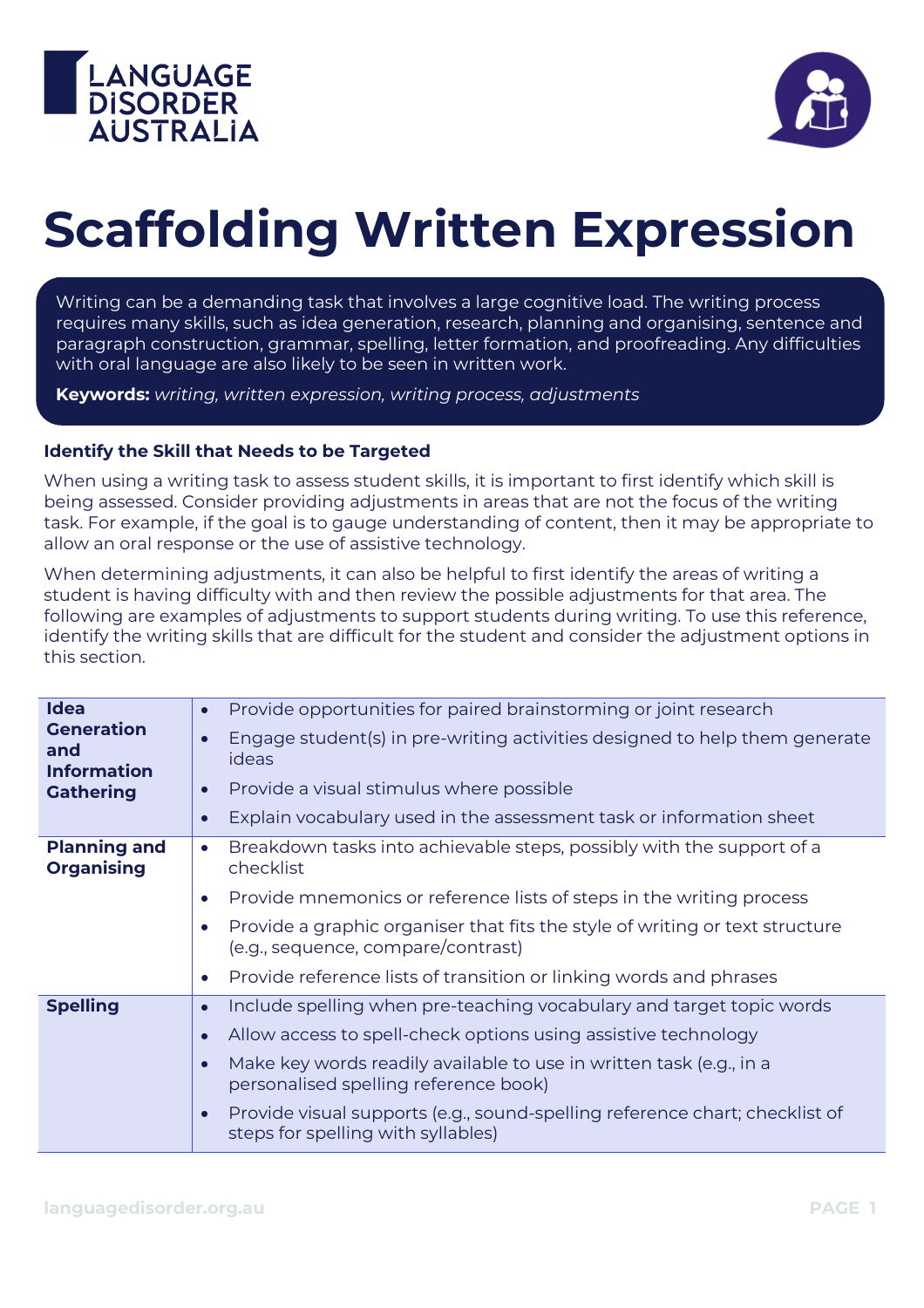



| <b>Word Choice</b>                        | Prior to writing task, review any target academic vocabulary<br>$\bullet$                                                                                                                |
|-------------------------------------------|------------------------------------------------------------------------------------------------------------------------------------------------------------------------------------------|
|                                           | Make key words readily available (e.g., in a personalised vocabulary book)<br>$\bullet$                                                                                                  |
|                                           | Provide access to a student friendly dictionary/thesaurus<br>$\bullet$                                                                                                                   |
| <b>Handwriting</b>                        | Allow more time for tasks when handwriting                                                                                                                                               |
|                                           | Consider alternatives to handwriting at different stages of drafting and<br>finalising (e.g., for some students typing a first draft rather than<br>handwriting may be most appropriate) |
|                                           | Use of speech-to-text software (e.g., dictation) to record responses                                                                                                                     |
| <b>Grammar</b>                            | Teach grammar rules (e.g., past, present, and future tenses) and then<br>$\bullet$<br>provide a reference chart for support                                                              |
|                                           | Explicitly teach and then use visual supports to remind students about the<br>use of pronouns, conjunctions, adverbs and adjectives for sentence<br>complexity                           |
|                                           | Allow students to work in dot point or note form                                                                                                                                         |
| <b>Editing and</b><br><b>Proofreading</b> | Use visual supports such as a checklist with areas for proofreading<br>$\bullet$                                                                                                         |
|                                           | Use text-to-speech (e.g., Read Aloud) to allow them to hear their work out<br>loud                                                                                                       |
|                                           | Use assistive technology tools for editing such as Grammarly                                                                                                                             |
|                                           | Assign individualised, specific and reachable goals for the writing task                                                                                                                 |

## **Want to learn more?**

To learn more about Language Disorder and how to support children and young people for whom language is their primary disorder, please **contact us**. Language Disorder Australia provides holistic, innovative and effective therapy, education and support services and has a transdisciplinary team of speech pathologists, occupational therapists, educators, psychologists and physiotherapists. Contact: 1300 881 763 or **[hello@languagedisorder.org.au](mailto:hello@languagedisorder.org.au)**

Website: **[languagedisorder.org.au](http://www.languagedisorder.org.au/)**